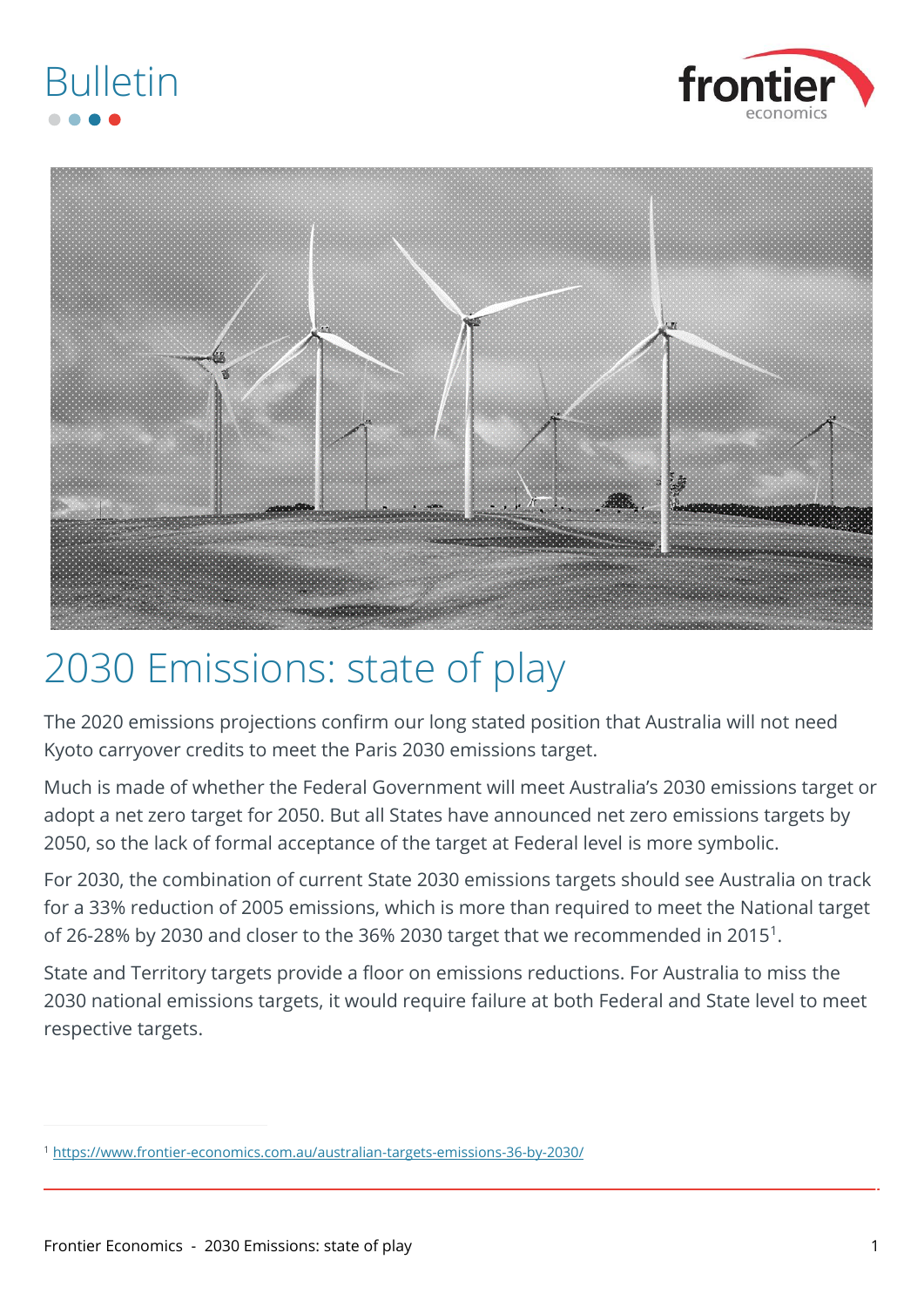

### **2030 Emissions: state of play**

Australia currently has a national emissions target of 26-28% reduction on 2005 levels by 2030. However, almost all State and Territory Governments (with the exception of WA and NT) have announced more ambitious 2030 targets as pathways to net zero targets that all states and territories have announced for 2050.

[Table](#page-2-0) 1 summarises the State and Territory ambitions and the implications of these targets for the national target. **The combination of State 2030 emissions targets should see Australia on track for a 33% reduction of 2005 emissions, which is more than required to meet the national target of 26-28% by 2030.**

The following are most noteworthy:

- States with larger emissions have a greater impact on meeting the national target. The targets in QLD, NSW and Vic (and the lack of a target in WA) are most significant. The targets of the three largest emitters all exceed the national target.
- Victoria has yet to finalise a 2030 target though the range recommended by the expert panel was 45-60%. We conservatively assume the lower bound of 45% is adopted in calculations below.
	- o Even if a lower target of 35% is adopted (in line with NSW) then this would still mean a national equivalent of 31% reduction by 2030, which still beyond the 26-28% national target.
- Although there is concern about growth in

LNG emissions, QLD must account for a large share of national LNG emissions as part of its 30% target: deeper cuts in other sectors in QLD are required to offset this growth.

- The main risk is growth in emissions in WA and NT (which are yet to adopt 2030 targets) that might offset the reductions in other states. The assumption in the table below is that WA and NT could reduce 2030 emissions just to 2005 levels.
	- o Even if WA and NT only maintain emissions at 2017 levels, this should still result in national cuts of 30% if other regions meet their targets.
	- o WA would have to grow by a further 25Mt above 2017 levels by 2030 (a **58% increase on 2005** emissions) to bring national emissions reductions down to 26% by 2030 if all other States and Territories meet their intended targets.

If all State and Territory targets are achieved, then Australia should comfortably meet the national target.

It follows that if Australia is to miss the national target then this would require failure at both the Federal and the State level in meeting applicable targets. More formal bipartisan collaboration on achieving common targets would be welcome in climate and energy policy in Australia.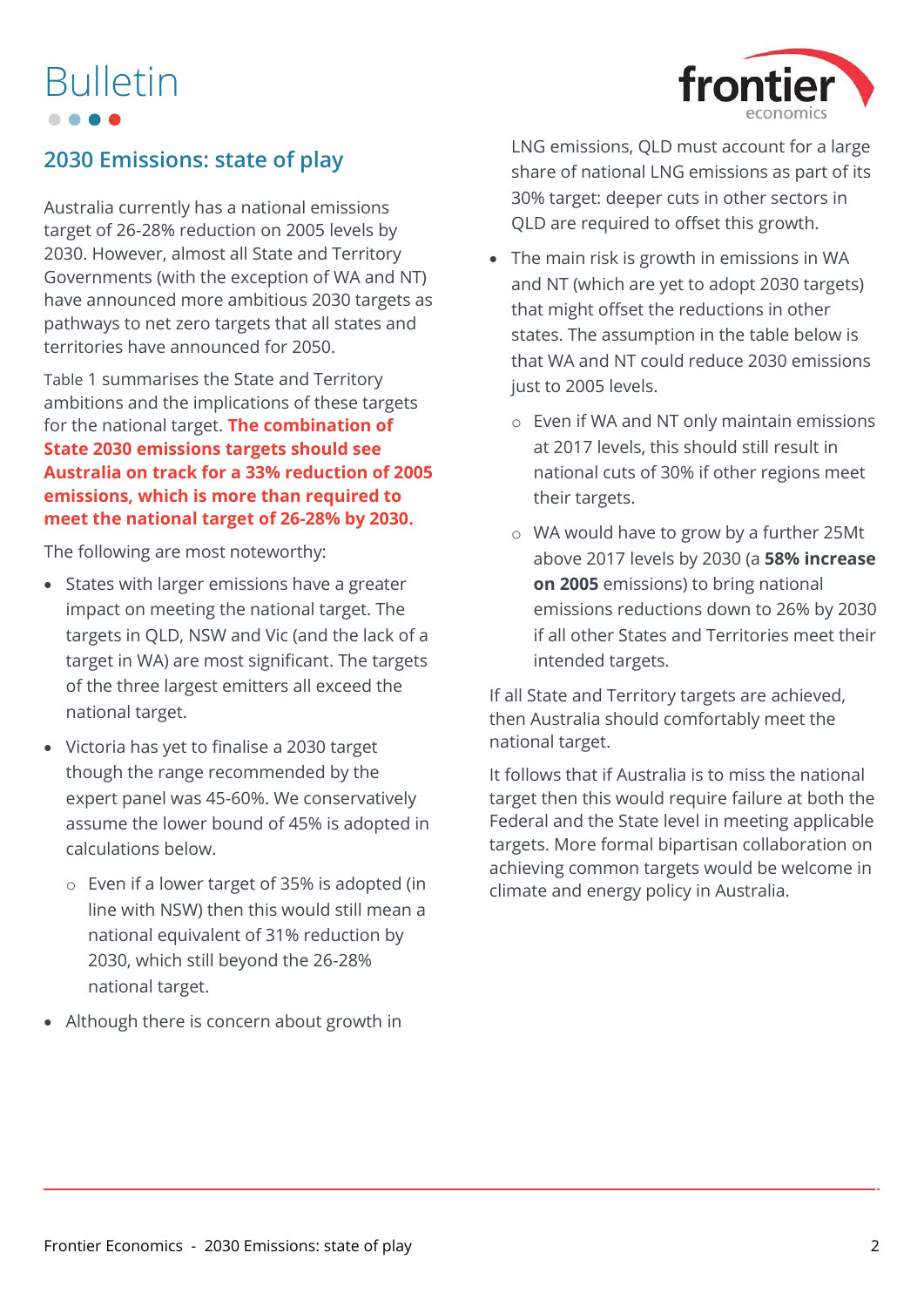## Bulletin . . . .



#### <span id="page-2-0"></span>**Table 1: Summary of state emissions targets**

| <b>Region</b>                | 2005<br>emissions<br>Mt | 2017<br>emissions<br>Mt | 2030<br>target<br>(% below<br>2005) | 2030<br>target<br>(Mt) | <b>Notes</b>                                                                                                                                                                  |
|------------------------------|-------------------------|-------------------------|-------------------------------------|------------------------|-------------------------------------------------------------------------------------------------------------------------------------------------------------------------------|
| QLD                          | 187                     | 162                     | 30%                                 | 131                    | Net zero by 2050 and 30% below 2005 by 2030<br>(including 50% renewables), announced 2017 <sup>1</sup>                                                                        |
| <b>NSW</b>                   | 161                     | 132                     | 35%                                 | 104                    | Net zero by 2050 and 35% below 2005 by 2030<br>announced Dec 2019 <sup>2</sup>                                                                                                |
| VIC                          | 123                     | 110                     | 45%                                 | 68                     | Net zero by 2050; 45-65% below 2005 by 2030<br>recommended by interim panel in 2019, to be set by<br>March 31 2020 but deferred. 2030 calculation<br>assumes 45% <sup>3</sup> |
| <b>SA</b>                    | 35                      | 22                      | 50%                                 | 18                     | Net zero by 2050 and 50% below 2005 emissions by<br>2030 (currently legislated at 60% reduction on 1990<br>by 2050) <sup>4</sup>                                              |
| <b>TAS</b>                   | 18                      | 1                       | 95%                                 | 1                      | Net zero by 2050. No official 2030 target but by<br>2017 it was already 95% below 2005. 2030<br>calculation assumes this continues <sup>5</sup>                               |
| <b>ACT</b>                   | 1                       | $\mathbf{1}$            | 54%                                 | $\mathbf{1}$           | Net zero by 2045; 65-75% below 1990 emissions<br>(65% is equivalent to 54% reduction on 2005<br>emissions). 100% renewables target. <sup>6</sup>                              |
| <b>WA</b>                    | 72                      | 89                      | $0\%*$                              | 72                     | Net zero by 2050; No 2030 target. 2030 calculation<br>assumes emissions kept to 20005 levels (no cuts)                                                                        |
| <b>NT</b>                    | 13                      | 17                      | $0\%*$                              | 13                     | Net zero by 2050, no 2030 emissions target (50%<br>2030 renewable target). 2030 calculation assumes<br>emissions kept to 2005 levels (no cuts)                                |
| Sum of<br><b>States</b>      | 611                     | 533                     | 33%                                 | 407                    | 33% is inferred from assumptions above<br>regarding State targets.<br>If WA and NT are assumed to maintain emissions at<br>2017 levels, the national cuts fall to 30%.        |
| <b>AUSTR-</b><br><b>ALIA</b> | 611                     | 533                     | 26%                                 | 452                    | Paris target is 26-28% reduction on 2005<br>emissions by 2030                                                                                                                 |

1. https://www.gld.gov.au/ data/assets/pdf file/0026/67283/gld-climate-transition-strategy.pdf

2. <https://www.environment.nsw.gov.au/-/media/OEH/Corporate-Site/Documents/Climate-change/net-zero-plan-2020-2030-200057.pdf>

3. <https://www.climatechange.vic.gov.au/reducing-emissions/interim-targets>The expected announcement on March 31 2020 was delayed due to COVID 19.

4. <https://www.environment.sa.gov.au/topics/climate-change/south-australias-greenhouse-gas-emissions>

5. [http://www.dpac.tas.gov.au/divisions/climatechange/Climate\\_Change\\_Priorities/reducing\\_emissions](http://www.dpac.tas.gov.au/divisions/climatechange/Climate_Change_Priorities/reducing_emissions)

6. [https://www.environment.act.gov.au/\\_\\_data/assets/pdf\\_file/0003/1414641/ACT-Climate-Change-Strategy-2019-2025.pdf/\\_recache](https://www.environment.act.gov.au/__data/assets/pdf_file/0003/1414641/ACT-Climate-Change-Strategy-2019-2025.pdf/_recache)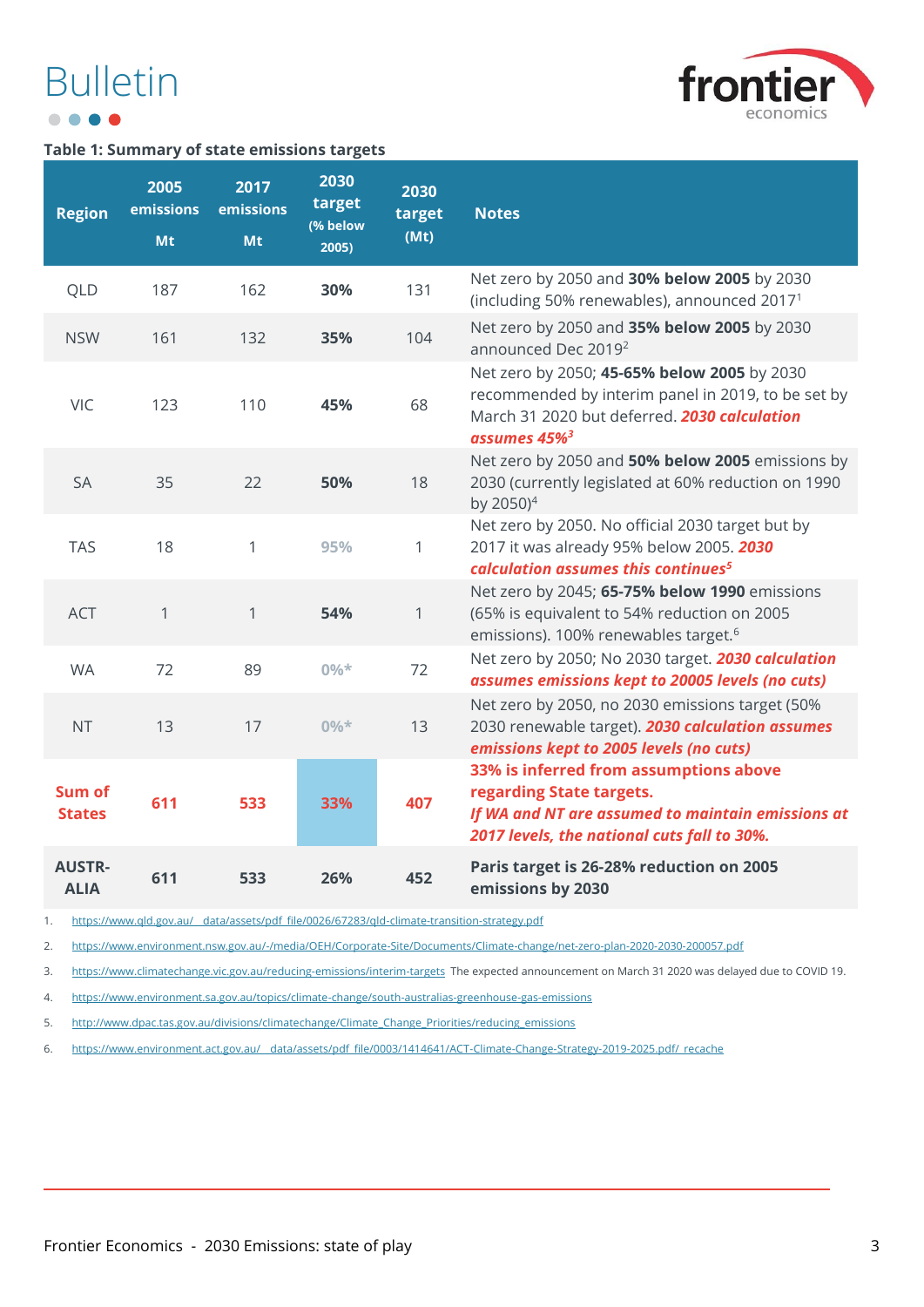

### **2030 projections update**

Frontier Economics has highlighted over the years that the official emissions projections are not forecasts and typically do not account for all new policies to reduce emissions or improvements in technology. The changes in projection updates are one-way – they have always fallen in new updates. It is highly unlikely that the current projections are 100% accurate when all previous projections have been overstated.

Prior to the 2019 Federal election we presented a history of how the emissions projections have consistently fallen over time as improvements in technology occur and new policies are introduced<sup>2</sup>. Our note in early 2019 highlighted that the Dec 2018 official projections<sup>3</sup> were likely overstated by 200-400Mt. The Dec 2020 projection has now fallen to 56Mt, though this would still omit the recently announced NSW Roadmap which would reduce emissions by a further 90Mt: more than enough to bridge the gap.

Based on the 2008 projections the cumulative abatement task would have been 3.4GtCO2 for the 2021-30 period [\(Figure 1\)](#page-3-0). $4$ 

By 2015, the projected task was still 2.1GtCO2 prior to Paris (where the 2030 targets were set) and dropped to 990MtCO2 a year later (after the 2030 targets were set).

This task is now down to 56Mt in the Dec 2020 projections. *This means that the cumulative 2021-2030 abatement task has fallen by 3.3GtCO2 since 2008, or 2GtCO2 just in the last 5 years.*

Very large cuts can be achieved in a very short time with minimal noticeable upheaval to the economy despite the official projections: *either abatement is easier to achieve than typically projected, or the projections tend to overestimate emission growth in the first place.*

### <span id="page-3-0"></span>**Figure 1: Cumulative abatement task 2021-30, Official projections**



This excludes any surplus carryover from 2008-2020. The 2020 projections suggest potential carryover of 459Mt up to 2020, which would more than offset the gap of 56Mt if used to meet the target. Source[: https://www.industry.gov.au/publications/australias-emissions](https://www.industry.gov.au/publications/australias-emissions-projections-2020)[projections-2020](https://www.industry.gov.au/publications/australias-emissions-projections-2020)

The Australian economy has not experienced a wrecking ball going through it with emissions cuts of 3GtCO2. On that basis it seems highly improbable that it would be vastly more expensive to achieve the remaining 56Mt to meet the current target, even if much of the low hanging fruit in terms of emission reduction opportunities has been taken.

<sup>2</sup> [https://www.frontier-economics.com.au/publications/lacking-vision](https://www.frontier-economics.com.au/publications/lacking-vision-australian-emissions/)[australian-emissions/](https://www.frontier-economics.com.au/publications/lacking-vision-australian-emissions/)

<sup>&</sup>lt;sup>3</sup> [https://publications.industry.gov.au/publications/climate-change/climate](https://publications.industry.gov.au/publications/climate-change/climate-change/publications/emissions-projections-2018.html)[change/publications/emissions-projections-2018.html](https://publications.industry.gov.au/publications/climate-change/climate-change/publications/emissions-projections-2018.html)

<sup>4</sup> This is retrospectively given emission projections, as the 2030 target was only set in 2015.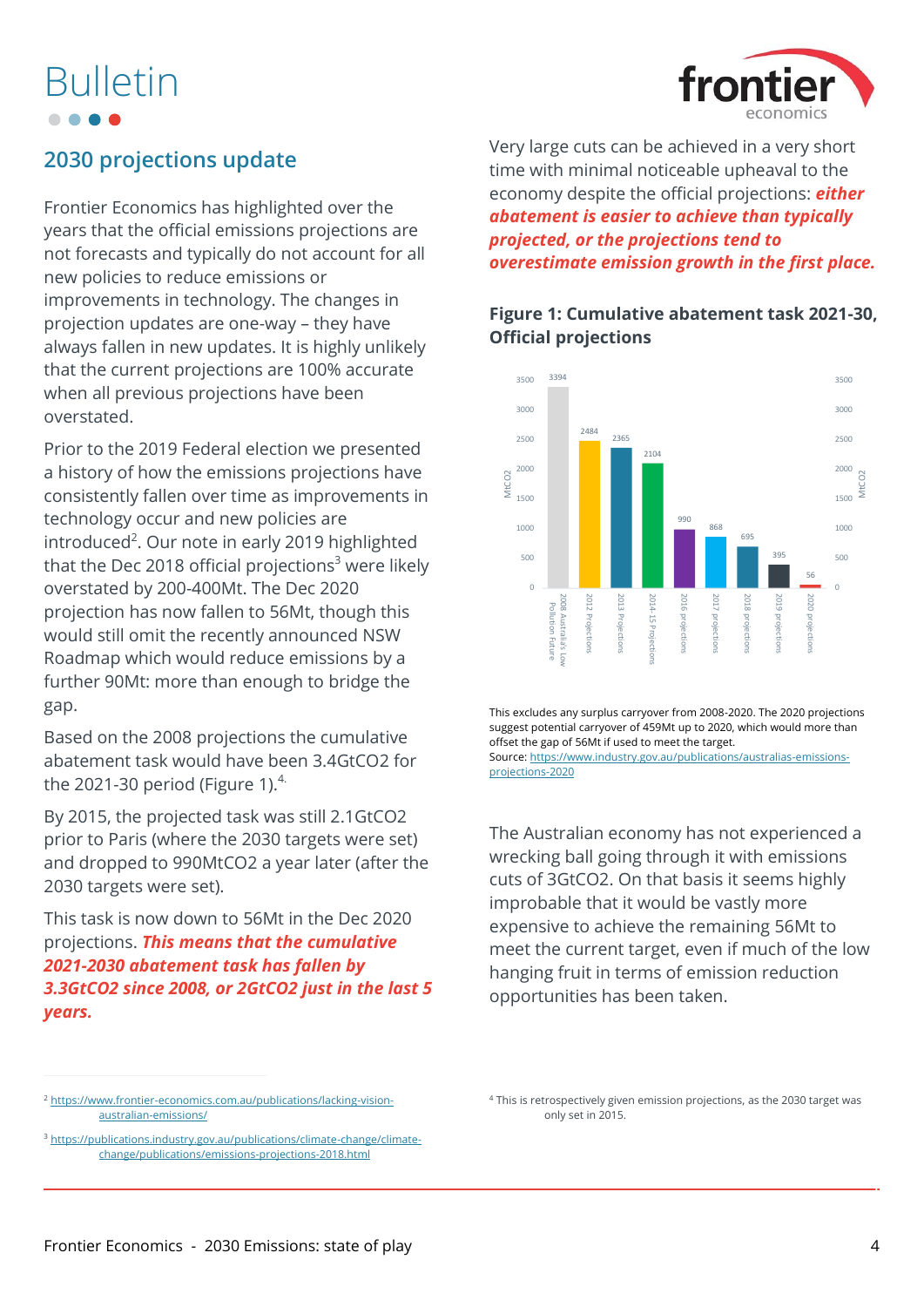

### **The falling task over time**

Our early 2019 advice provided some context for what cuts in emissions are "achievable" in a given timeframe. [Figure 2](#page-4-0) shows how the cumulative abatement task (Y-axis) reflected by the official projections falls over time against the time to achieve the target, which is years until the end of the end of the target period (X-axis). The 2020 task is in red and the 2030 task is in blue. Both lines should move toward 0,0 at bottom right to meet the target, which means zero cuts required with zero years remaining.

When the 2008 projections were released there was 12 years until the end of the 2013-20 target period (red) with a task of 1335Mt. This fell to 755Mt in 2012 (8 years remaining). At the time of the 2019 projections there was 1 year until the

end of the 2020 target (red), and it is estimated that Australia will outperform that target by 283MtCO2.

For the 2030 targets (blue) there is 22 years between the 2008 projection and the end of the 2030 target period (blue), and the estimated task (in hindsight) was 3.4GtCO2.

The 2030 target appeared challenging even in 2015 when the target was officially set (2.1GtCO2). However, the **projected** task has fallen rapidly in recent years. *The task is now down to 56Mt (excluding carryover) with still 11 years to achieve the remaining cuts. The inclusion of the NSW Roadmap alone should further reduce emission by around 90Mt: more than enough to bridge the gap.*



### <span id="page-4-0"></span>**Figure 2: Comparing abatement tasks based on official projections**

Task excludes any use of carryover from prior periods. 2013-20 task is over 8 years; 2021-30 task is over 10 years. Y-axis reflects projected abatement task; x-axis reflects years until target. The figures in brackets reflect the year of each forecast.